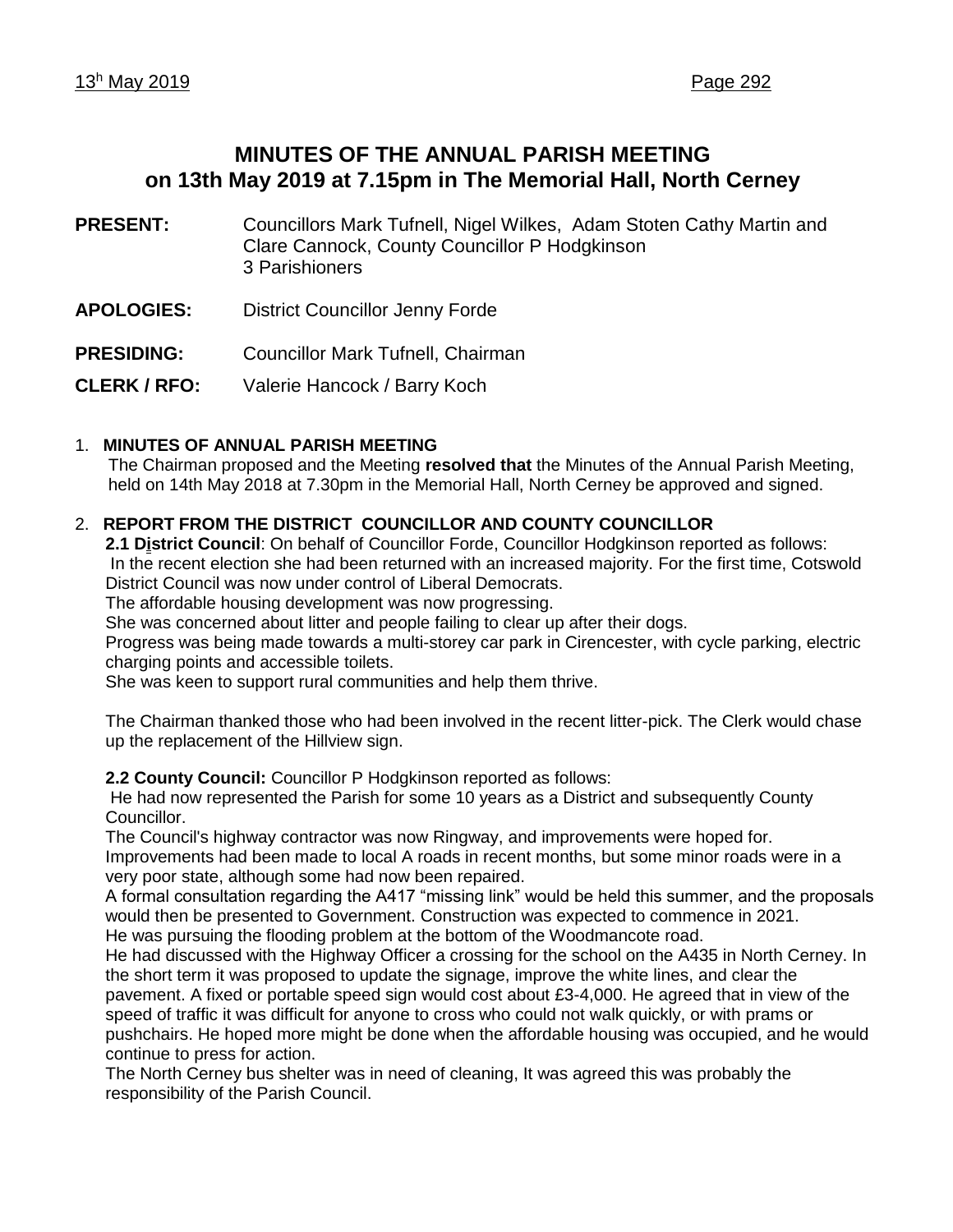# **3 REPORT OF THE PARISH COUNCIL**

The Chairman reported as follows;

The Council had continued to support the affordable housing scheme.

The Council had an emergency plan in place for winter ice and snow (Councillor Tufnell) and flooding (Councillor Stoten).

New play equipment was due to be installed later this week in the Woodmancote playground. The annual RoSPA report had been received and indicated that no urgent works were necessary. The North Cerney telephone kiosk had been adopted. It now needed to be renovated and then put to some use – possibly housing a defibrillator, or a book exchange.

There had been an issue of dangerous dogs in Woodmancote, which the police were dealing with. The Council's thoughts were with former PCSO Andrea Shutt. There had been little crime in the Parish, and Colin Wakefield continued to be vigilant in Woodmancote.

He thanked Valerie Hancock (Clerk), Barry Koch (RFO), Roy Savory and Ross Collins for their maintenance of the North Cerney village green and Woodmancote playground, Deb sergeant for playground inspections, and the Other Councillors. He expressed regret that Councillor Cannock was expecting to leave the area in the near future.

Councillor Cannock mentioned there had been recent improvements to the footpath from the A435 to the Bagendon Road. The Clerk was asked to thank Geoff Ramshaw.

A resident said that he thought the best use of the telephone kiosk would be for a defibrillator.

# **4 FINANCIAL REVIEW FOR 2018/19 AND INTERNAL AUDIT REPORT**

The RFO presented the Accounts for the year to 31 March 2019. The Council held a balance of £2,611 at the start of the year, had received the precept of £6,000 and had a balance of £3,739 at the end of the year. Expenditure had generally been in accordance with the budget. The balance of the cost of the playground equipment had yet to be paid after installation.

The Internal Audit Report was produced to the meeting, recommending some very minor improvements in accounting records.

# **5 REPORT FROM NORTH CERNEY SCHOOL**

Councillor Stoten read a report from the Head as follows:

The school was rated "good" in last summer's OFSTED inspection, staff were working hard towards the targets set, with support from the Academy. The small team of dedicated and enthusiastic teachers are focussed on achieving the best for the children and the school.

The school is keen to develop stronger links with the Church and the community. The children performed their I-Sing Pop Christmas and nativity concert in the Church, and an Easter service and Mothering Sunday service were held there. The school hopes to encourage more children and parents to take part in Sunday services.

The children have enjoyed a wide range of learning experiences, including forest school, whole school cookery, and educational trips to museums. They have had eggs to hatch in the classroom, caterpillars to study life cycles, and the Nature Quiz team scored highly in their first-round match. Once SATs tests have been completed, the Year 5 and Year 6 children will be taking a residential trip to France with pupils from Bibury, Southrop and Hatherop schools. This is an excellent chance for them to make friends ahead of transition to secondary school.

The Head thanked the Council for its patience and understanding about the trellis outside the school. A bid had been submitted to the Academy for a more fitting and permanent structure needed due to safeguarding concerns.

The school bell is now working again, and the Head thanked the Council for its offer to consider a contribution to the cost.

Adults were needed to hear the children read, and she asked that anyone able to help contact her.